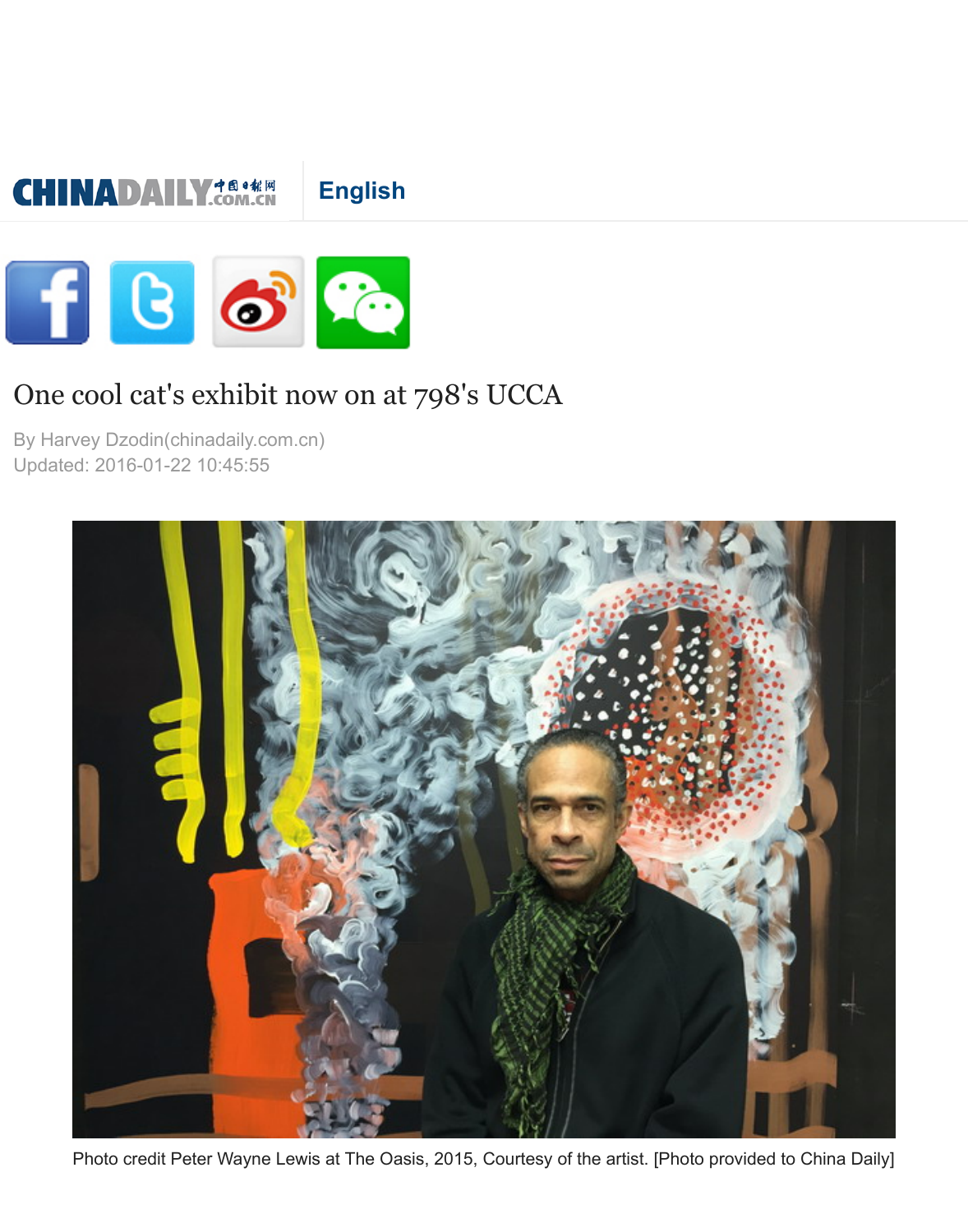Jamaican-born artist Peter Wayne Lewis is one cool cat who you'll really dig. Not the feline variety but, in the slang called "jive", associated with African-American jazz artists and which Lewis frequently uses, you just know that he is really hip. His uplifting artistry in vivid colors, using acrylic paint, reflecting his life-long association with jazz and jive, can be seen at 798's Ullens Center for Contemporary Art until March 13.

Lewis' exhibition, Booster, is twinned with a parallel exhibit of the works of the late American artist Frederick J. Brown. Both are truly soul brothers from the African diaspora whose expressive paintings draw inspiration from their respective cultural backgrounds and shared interest in jazz and spirituality. Exploring distinct modes of abstraction, the two groupings of works create a dialogue through vibrant collisions of brushwork and color, rhythm and melody.

Both artists have a strong bond with Beijing. For the past decade Lewis has created most of his work in his Beijing studio, called "Oasis". Brown' s connection, although more fleeting, was a ground-breaker: in 1988 he was the first American artist to show at what is now the National Museum of China on Tiananmen Square. As UCCA Director Philip Tinari said, "to make an exhibition with an American artist in China in 1988 was no small feat."

Lewis' exhibit centers on two major suites, Monk Time Suite, (2013) and Buddha Plays Monk, (2012-2015), each comprising 15 paintings, in which his particular language of abstraction takes new and unexpected turns, inspired by sources as varied as quantum physics and the music of jazz legend Thelonious Monk.

"There is an idea in string theory that all matter exists as vibrating strings moving in multiple dimensions. This idea links physics to my great love, music. The vibration of the strings creates harmony the universe is a symphony of color and light and different time signatures," Lewis has said.

They are complemented by further recent works, particularly a cycle of six paintings titled, False Vacuum, (2015) inspired by the ideas of MIT physicist Alan Guth. All that's missing is a jazz saxophone to complement the paintings.

Brown worked in a loft in New York's SoHo during the artistic renaissance of the 1970s and 1980s. He collaborated with jazz musicians like Ornette Coleman, Thelonious Monk and Anthony Braxton, as well as abstract expressionist painter Willem de Kooning. This grouping of works presents a range of painted investigations embodying religious themes with early childhood memories. When Brown exhibited in China in the spring of 1988, his works were eagerly received and debated by Chinese artists and students for their vivid expressionistic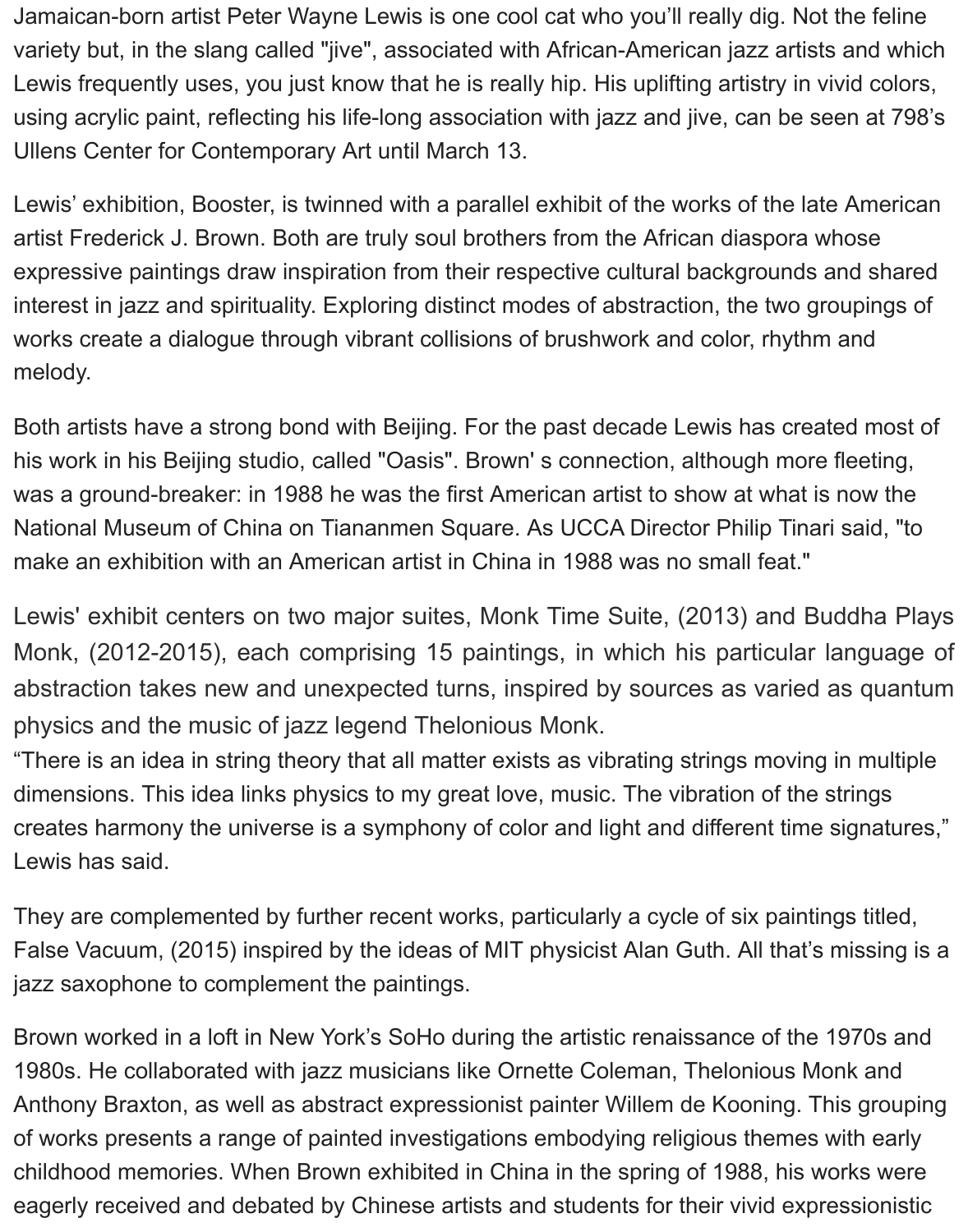strokes, is the 15 canvas suite, Buddha Plays Monk,. Lewis muses that if Buddh today he'd dig both the paintings and Monk's jazz. He says that like Beethoven' Symphony, from which he also drew inspiration, the various components have the content as well as ebbs and flows. And he added that he will have failed if the view moved through all 15 paintings, hasn' t been changed by the journey.

Take this journey yourself and see if you were changed by this lyrical riot of shap colors.

The author is a senior adviser to Tsinghua University and former director and vic *of ABC Television in New York.*

The opinions expressed here are those of the writer and don't represent views of *website.*

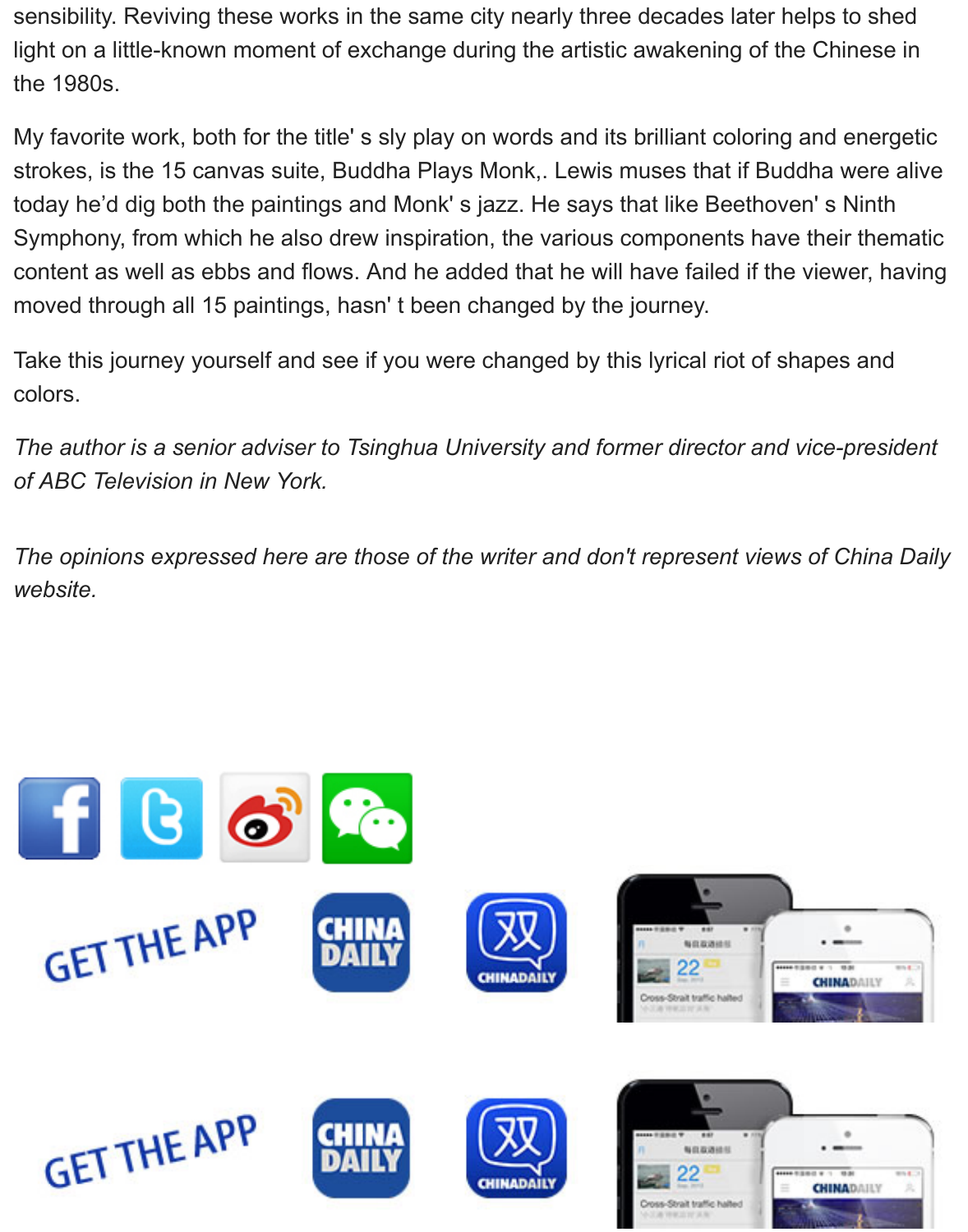*[Subscribe](http://m.chinadaily.com.cn/en/2016-01/22/content_23197523.htm#) China Daily E-paperSubscribe China Daily E-paper*



## China Daily news app

## **GET THE REAL CHINA NEWS**





| HOME                       |  |
|----------------------------|--|
| Horn                       |  |
| CHINA                      |  |
| <b>WORLD</b>               |  |
| <b>BUSINESS</b>            |  |
| <b>SPORTS</b>              |  |
| LIFESTYLE                  |  |
| <b>OPINION</b>             |  |
| TECH                       |  |
| <b>Service State</b><br>-- |  |
| TOP 10                     |  |
| <b>TRAVEL</b>              |  |

**TRENDING** 



ö